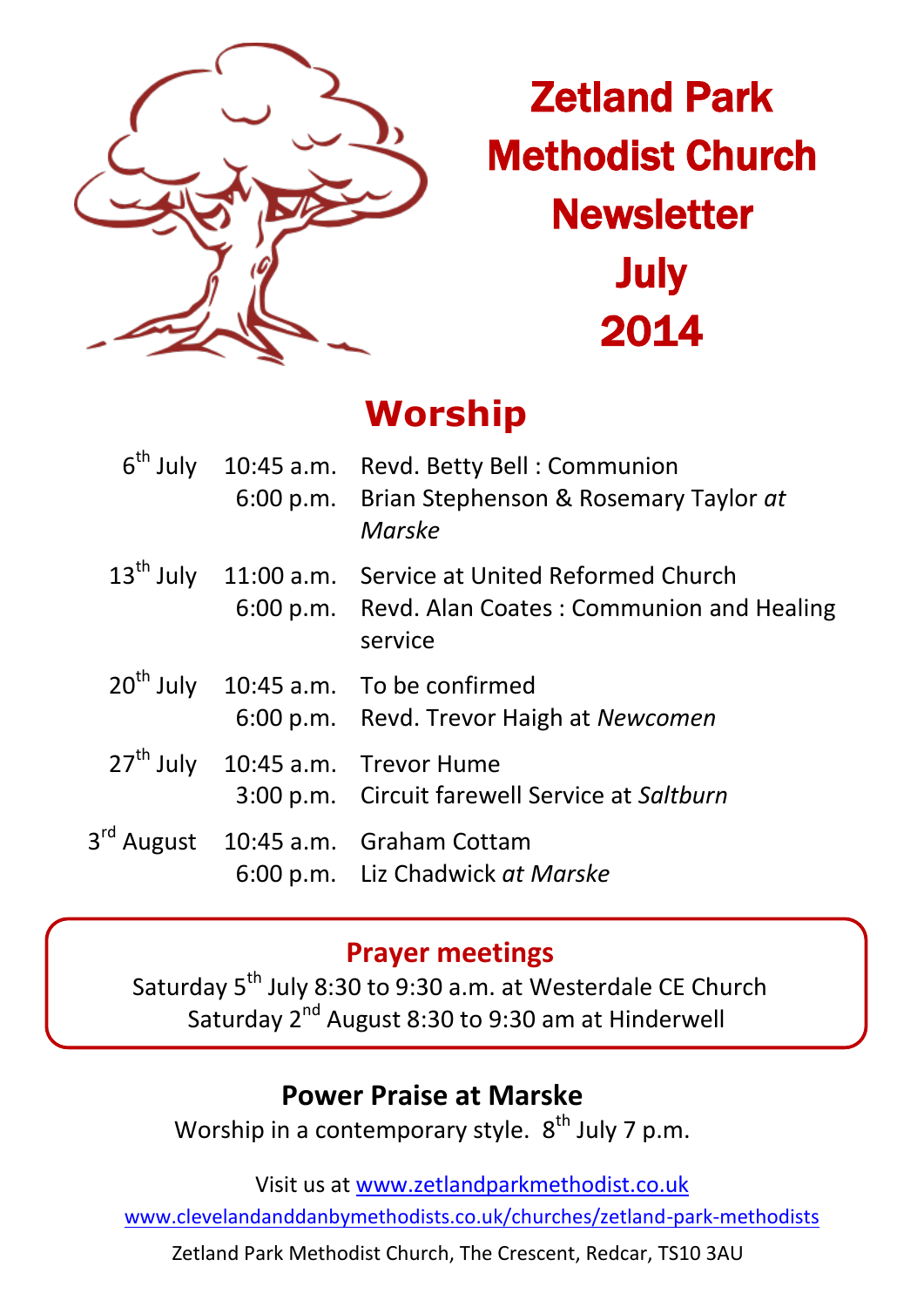### **Letter from Haiti**

I am writing this with only a few days left in Haiti. Needless to say there are many stories and observations to be told, though most can wait for now. However, what I want to reflect upon is based upon the experiences of the vast majority of those living in Haiti at this time - chikungunya! No, it is not food, nor drink - it a very, very disabling virus. Originally discovered in the 1950's in Africa, in recent months it has been sweeping across the Caribbean in epidemic proportions, locally transmitted by mosquitoes, it is believed.

Like most viruses it lays you low for 5-7 days with a fever and various other symptoms including severe joint pain which often leaves people incapacitated for varying periods of time. Chikungunya actually means, 'bent double', a very fair description of how it attacks you! Strangely it seems to be able to tell where you have a past weakness as that is often there where it is most acute. In my case it found out my left ankle, right knee, left wrist and neck; injuries from years ago, and struck me down with amazing pain and difficulty in moving. It is not uncommon to see folk staggering along the road, bent over and stopping for frequent rests, and there now seem to be few who have not sufferer from it! It is the everyday conversation here and has severely disrupted examinations and workplaces.

Reflecting on Chikungunya and its ability to seek out weaknesses, I was reminded how similar it is to the effect of the evil of division on the church! Whether you personally believe in Satan, the devil, evil forces, or just our own general propensity to be selfish, the church is most vulnerable where we are divided ... where there is a lack of unity of mind or purpose, where insisting on our likes and dislikes causes friction and disharmony within the 'body' of Christ, and where we dare to insist that our way/belief/understanding is the only right way. It is in our divisions that we show our weaknesses, be it at local church or ecumenical levels. It is the divisions which often divide us further.

Jesus prayed that his followers would be one that world would believe, and he reminded his followers to, "Seek ye first the Kingdom of God", ie God's way, not ours! It is most notable that the countries where there is a real attempt to bring the Christian denominations together (some of the "Uniting churches") or where they make any real effort to work together, that it is at its strongest.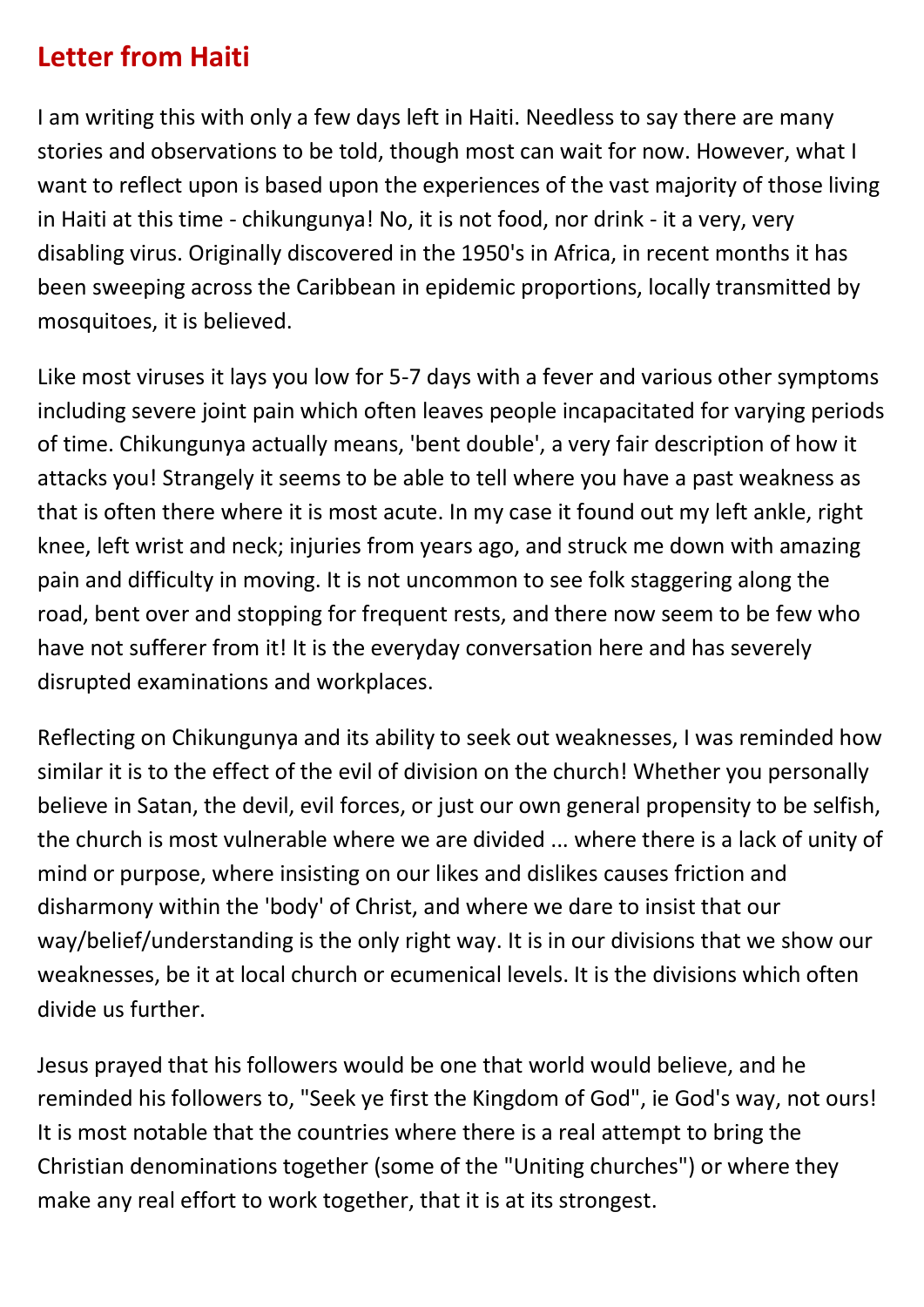May we always seek the way of humility before God, not by being 'bent double' by our divisions, but rather by being obedient to the rule of Christ over all Christians, regardless of our race, denomination, or individual congregation. Then, one in Christ, the body of Christ today will be strong and grow the Kingdom to his glory.

Blessings

Arthur.

## **The Smiles Foundation 2014 Tour - CEO & Friends visit**

Smiles CEO, Kevin Hoy, five Romanian teenagers and their co-ordinating mentor Ritza Duciuc will be visiting the UK. They will be at Zetland Park Methodist Church on Monday 1st September at 7pm.

You are all invited to come and join the team in an evening of songs, testimony and video from our Romanian guests - learn more of the work in Romania and share God's message for the days ahead. There will be light refreshments. Entry is free with a retiring collection.

Please come along for what will be a great evening. Jenny

| <b>Future Events</b> |                          |                            |                                                                                                           |  |
|----------------------|--------------------------|----------------------------|-----------------------------------------------------------------------------------------------------------|--|
| July                 | Saturday 5 <sup>th</sup> | 4 pm                       | Afternoon Tea with Barry<br>playing Piano and Keyboard                                                    |  |
| September            | Monday 1 <sup>st</sup>   | 7 pm                       | <b>Smiles Foundation</b>                                                                                  |  |
| September            | Friday $5th$             | 6 pm                       | Beetle Drive with Pie and Peas                                                                            |  |
| September            | Friday 26 <sup>th</sup>  | $10 \text{ am} -$<br>11:30 | <b>McMillan Coffee Morning</b>                                                                            |  |
| September            | Monday 29 <sup>th</sup>  | 6 pm                       | Harvest Supper                                                                                            |  |
| November             | Saturday 1st             | 7:30 pm                    | 85 <sup>th</sup> Chapel Anniversary Concert<br><b>Steven Ridley Concert Pianist</b><br>with Buffet Supper |  |
| December             | Friday 12 <sup>th</sup>  |                            | Harrison Band and Singers with<br>light refreshments                                                      |  |